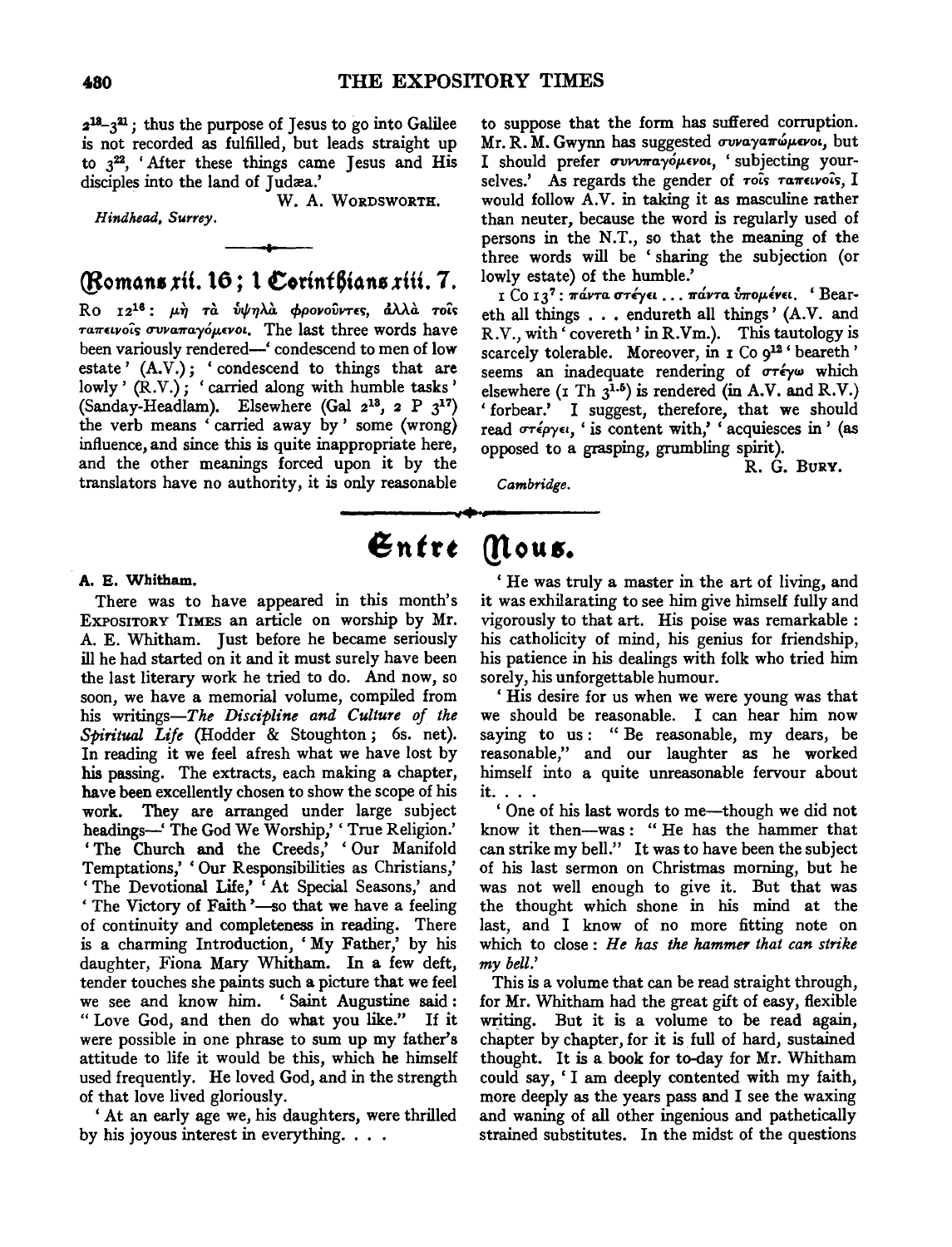that plague the mind, I have a joy that intensifies with the years.'

# A Miracle in the UsuaL

' The adventure is in our own street, the romance at the door, the colour at our feet, the wonder in the common-place-" for there is no such thing as an uninteresting subject, only an uninterested person." There is a miracle in the usual, a sublimity in simple loyalties, and a stage for divine drama, though the stage be as narrow as Palestine and as cramped as a cross. Christ was tempted to the unusual when the suggestion came to turn stones into bread. He was tempted to the astonishing with the thought of casting Himself down from a pinnacle of the temple. He was tempted to the revolutionary romantic when, for a nod to Satan, kingdoms and powers might be won, and He turned from these enticements to read a lesson in the synagogue, to bear with men like Peter, Judas, and Thomas, to be the confidant of such women as the woman of Samaria, to play the guest to Zaccheus and the host to fishermen, to wash the feet of men, and die on a cross, not as a hero even to His own friends, but as an outcast and criminal.' <sup>1</sup>

#### Human Brotherhood.

' We think we know certain things until some one asks us about them,and then we find we don't know. . . . So with regard to our beliefs. We think we understand Christianity. We take it for granted that we believe in Christian things. The Bishop of Manchester, in his little book written for Lenten meditation, gives an incident from the War. An officer at mess was saying, " What does this fellow Wilson want to butt in for with his beastly League of Nations?" Here in his excitement the officer knocked over a glass. " Oh, damn ! Sorry, padre. What I mean is I cannot stick all this blether about human brotherhood." The Chaplain, as officially representing the Church of God, was supposed to feel shocked at hearing the word " damn," and was entitled to an apology, but it was not thought that he would expect an apology for blasphemy against the very heart of the Gospel he was commissioned to preach. Doubtless that young officer thought he knew something about Christianity, and might have felt insulted if you had called him a heathen, yet he did not know the ABC of it.'<sup>2</sup>

1 A. E. Whitham, *The Discipline and Culture of the Spiritual Life,* 73·

<sup>I</sup>*Ibid.* 59·

#### Cure of Souls.

It is time to think of holiday reading and here is just the book to take with us. It is *Thirty-Five to Fifty-a* collection that Dr. Albert Peel has made from his own writings. Whatever subject Dr. Peel writes on-and there is a great variety here-he is interesting. There are chapters on ' Statesmen and Scholars,' ' Pastor and People,' ' Men and Books,' 'Work and Play,' and his favourite recreation, ' Cricket.' The volume is published by the Independent Press at 5s. Perhaps we might say, too, that the whole appearance of the volume is most attractive. Writing on' The Cure of Souls,' Dr. Peel stirs us to anxious thought. Here are a couple of paragraphs.

' One day the Master of a Poor Law Institution wrote to tell me of the funeral of one of the inmates, an old man nearly eighty. He thought I should like to know because " the deceased had left in writing that you were his nearest and best friend.'' How those words hurt ! The old man came to worship on Sunday mornings, I had spoken to him perhaps a dozen times-and I was " his nearest and best friend !" God forgive me because I had not learnt more about him, and helped him more. A deacon and I went to his funeral. We were the only mourners : the old man was buried in a public grave, in a mound with many others several feet above the surrounding ground-one whom time had left derelict and friendless, loved by the Great Shepherd of the sheep if under-shepherds failed.

' Looking back on a ministry in a large and busy church, I am convinced that, as at present organized, such churches cannot but fail in " the cure of souls.'' It was a man wise in the things of the Kingdom who said centuries ago that " A soul is diocese enough for any one man.'' What are the limits of a congregation which can be a true church, in which the members can know and help each other, and the minister have time for "the cure of souls "? I should say, at the very outside, a hundred families, and if the work of shepherding is to be effectively done, probably forty or fifty is nearer the mark.'

#### We must Begin.

'A story of the Prince of Wales---probably familiar by this time, and certainly good enough to be true-relates that on his American trip his medical adviser became anxious about his jaded appearance. Knowing that the Prince was unlikely to accede to a request that he should retire from a dance, the doctor spoke to the orchestra, and said, " I want to get the Prince to bed early to-night.